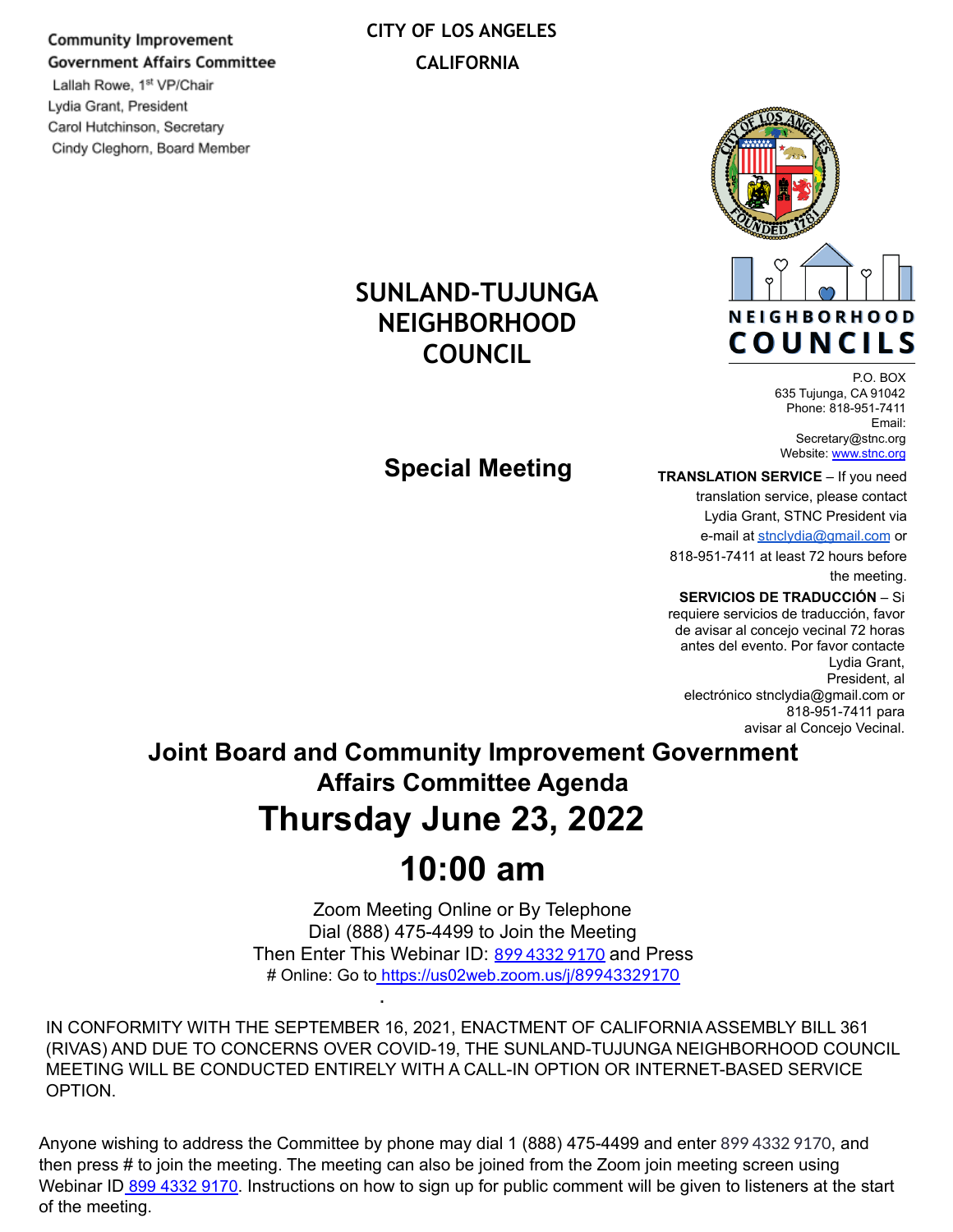**PUBLICINPUT AT NEIGHBORHOODCOUNCIL MEETINGS** The public is requested to dial\*9 o ruse the raise hand option, when prompted by the presiding officer, to address the Committee on any agenda item before the Committee takes an action on an item. Comments from the public on agenda items will be heard only when the respective item is being considered. Comments from the public on other matters not appearing on the agenda that are within the Committee's jurisdiction will be heard during the General Public Comment period. Please note that under the Brown Act, the Committee is prevented from acting on a matter that you bring to its attention during the General Public Comment period; however, the issue raised by a member of the public may become the subject of a future Committee meeting. Public comment is limited to (1) One minutes per speaker, unless adjusted by the presiding officer of the Committee.

1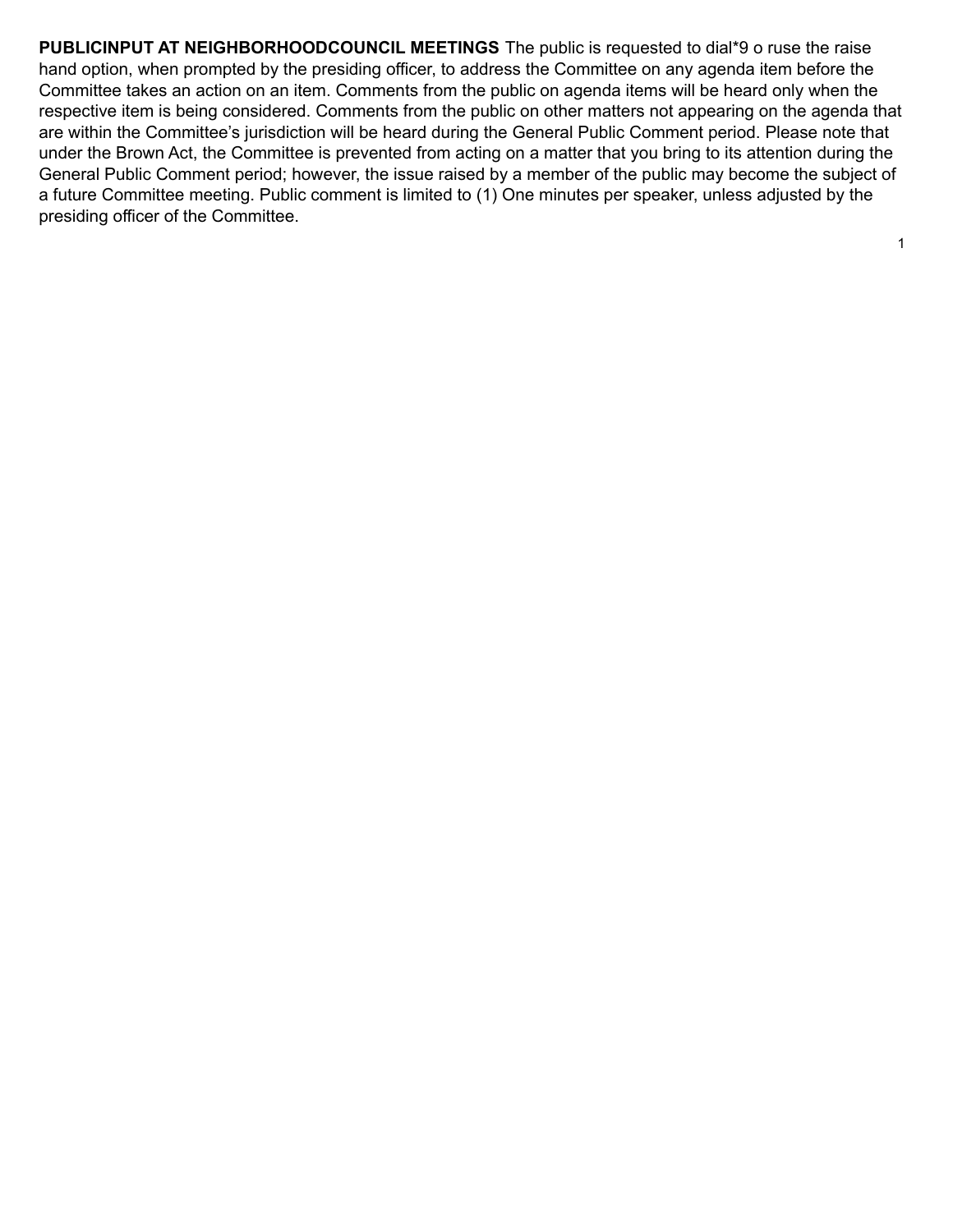*The Neighborhood Council system enables meaningful civic participation for all Angelenos and serves as a voice for improving government responsiveness to local communities and their needs. We are an advisory body to the City of Los Angeles, comprised of stakeholder volunteers who are devoted to the mission of improving our communities.*

*Unless otherwise specified, all items on the meeting agenda are for Discussion and Possible Action and may be taken out of order at the discretion of the President. This is an online virtual meeting, please understand that there may be some connection delays from time to time.*

#### AB 361 Updates:

Public comment cannot be required to be submitted in advance of the meeting, only real-time public comment is required. If there are any broadcasting interruptions that prevent the public from observing or hearing the meeting, the meeting must be recessed or adjourned. If members of the public are unable to provide public comment or be heard due to issues within the Neighborhood Council's control, the meeting must be recessed or adjourned.

*"Out of an abundance of caution due to the possible attendance and participation of a majority of Neighborhood Council Board Members at this Joint Committee meeting, this meeting is noticed as a Special Joint Meeting of the Committee and the Board, in adherence with the State's Brown Act. No action will be taken on behalf of the Board at this meeting of the Committee. Only Committee Members are allowed to vote"*

"Sunland-Tujunga Neighborhood Council Community Improvement & Government Affairs Committee meets (virtually) monthly on the 3rd Thursday of each month and is focused on bringing forth and making recommendations on issues that affect our Sunland-Tujunga Community and City of Los Angeles.

"Sunland-Tujunga Neighborhood Council promotes the community's overall welfare, progress and economic prosperity."

- 1. Call to Order Lallah Rowe, Vice President & Chair
- 2. Opening Comments by Chair.
- 3. Assign Notetaker
- 4. Approve minutes of prior meetings
- 5. Discussion/Possible Action: CF11-1020-S3 would rename the Budget Advocates account to "budget advocacy" with no mention as to where the funds would go.

The SUNLAND-TUJUNGA Neighborhood Council opposes Council File 11-1020-S3. Neighborhood Councils form alliances when they want to join together to work on something of common interest. We want to be able to contribute specifically to alliances we support. The name of the overall fund is not important. What is important is that every recognized alliance has the ability to raise its own funds and those funds are reserved for its use and its use alone. The SUNLAND-TUJUNGA Neighborhood Council wants the ability to direct our funds to a specific alliance and not to a fund that is allocated without our input. We ask the motion be amended to make this clear.

6. Discussion/Possible Action cf 22-0002-S49 SB 485 (Portantino) / SB 611 (Allen) / Tax Credit Extension and Expansion / California Film and Television Production Industry

The Sunland-Tujunga Neighborhood Council supports CF 22-0002-S49 as a means of supporting our film industry in Los Angeles.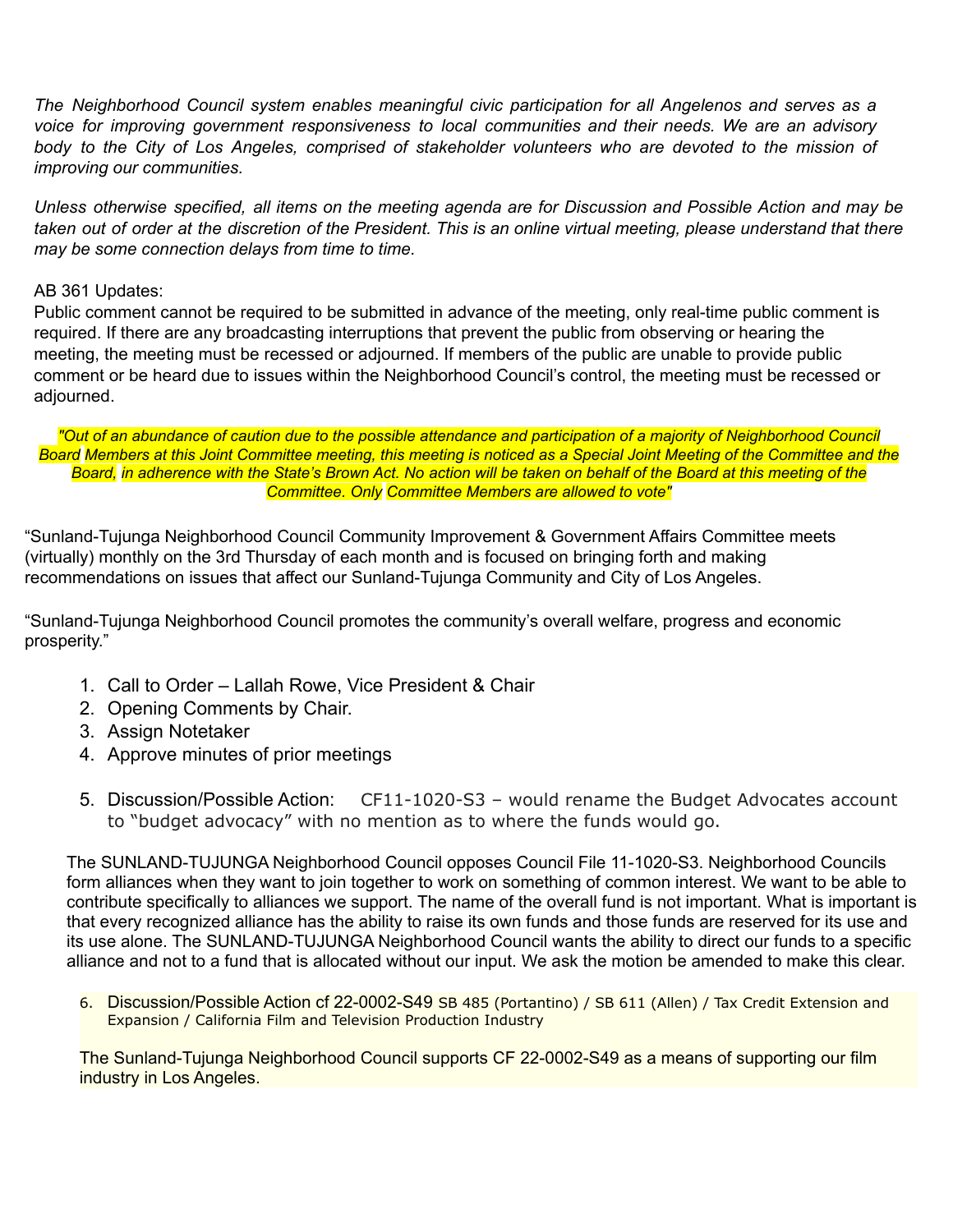7. Discussion Possible Action: CF 22-0002-S84, COVID-19 Renter Protections / Renter and Landlord Funding / Rent-Burdened Households / Evictions

Sunland-Tujunga Neighborhood Council supports CF 22-0002-S84

8. Discussion/Possible action: LA City Council has resumed in-person meetings, but they are not planning to continue to allow public comment via telephone. The current city council agenda states: *"Members of the public may also attend City Council meetings in-person. Public comment will be taken in-person, only, and not via teleconference.*

"The SUNLAND-TUJUNGA Neighborhood Council requests that the City Council again allow remote participation in City Council meetings, by telephone or online means, in addition to in-person public comment."

9. Discussion/Possible Action: School Police on LAUSD Campuses School Police Officers are not allowed on Los Angeles Unified School District (LAUSD) school campuses. On July 15, 2021, the Valley Alliance of Neighborhood Councils (VANC) unanimously passed the following resolution:

*The Valley Alliance of Neighborhood Councils (VANC), representing the 34 Neighborhood Councils throughout the San Fernando Valley, views the safety of our children and school staff of utmost importance, and strongly supports the resolution of School Board Members Scott Schmerelson and Dr. George McKenna, Resolution Number 029-20/21, entitled Ensuring Local School Site and Community Control, Authority, Autonomy and Choice Regarding Safe Campuses and the Protection of Our Students and Staff. VANC strongly supports local control by each school site and school community to allow the Los Angeles School Police onto LAUSD school campuses, ensuring safe campuses and the protection of our students and staff.* The Schmerelson/McKenna Resolution **did not pass at the LAUSD School Board** meeting, so School Police are still not allowed on school campuses. In light of the school shooting in Texas on May 24, 2022 the LAUSD School Board should reconsider stationing of School Police on LAUSD campuses, re-funding the School Police Department, and hiring additional School Police Officers.

10. Discussion/possible action: CF 22-0158 Los Angeles Municipal Code / 12.03 / 12.80 / 12.81 / Shelters for the Homeless / Interim Housing / Zones.- This was previously passed by CIGA committee but tabled by the Board for additional discussion. With more data coming to light, the situation should be further researched with the creation of a working group to determine exact actions to take.

- 11. Any Other New Business
- 12. Any Old Business
- 13. Update follow up on prior committee recommendation/actions.
- 14. GENERAL PUBLIC COMMENT ON NON-AGENDA ITEMS (10) a total of 10 minutes *Comments from the Public on Non-Agenda items, issues, announcements within the jurisdiction of the Sunland- Tujunga Neighborhood Council. The Brown Act prevents the Board/Committee from commenting on your comments. If you wish to speak, either raise your hand (on computer or tablet) or dial \*9 (on your cell phone). Announcements: Next Committee meeting April 21, 2022*

**THE AMERICAN WITH DISABILITIES ACT** As a covered entity under Title II of the Americans with Disabilities Act, the City of Los Angeles does not discriminate on the basis of disability and upon request will provide reasonable accommodation to ensure equal access to its programs, services, and activities. Sign language interpreters, assisted listening devices, or other auxiliary aids and/or services may be provided upon request. To ensure availability of services, please make your request at least three (3) business days (72 hours) prior to the meeting by contacting the Department of Neighborhood Empowerment by calling (213) 978-1551 or email: NCsupport@lacity.org

● PUBLIC ACCESS OF RECORDS – In compliance with Government Code section 54957.5, non-exempt